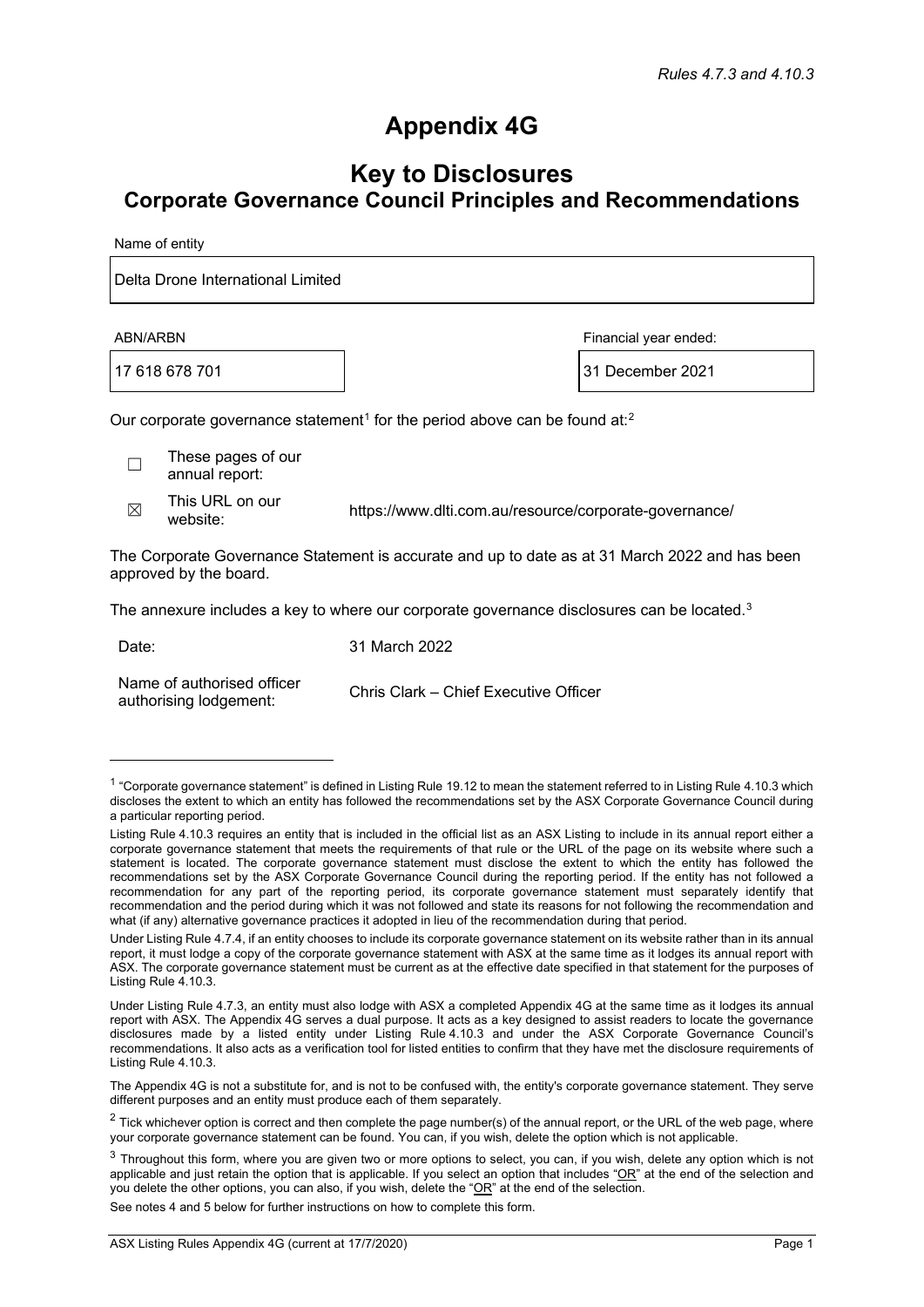## <span id="page-1-1"></span><span id="page-1-0"></span>**ANNEXURE – KEY TO CORPORATE GOVERNANCE DISCLOSURES**

| <b>Corporate Governance Council recommendation</b> |                                                                                                                                                                                                                                                                                                                                                     | Where a box below is ticked, $4$ we have followed the<br>recommendation in full for the whole of the period above. We<br>have disclosed this in our Corporate Governance Statement: | Where a box below is ticked, we have NOT followed the<br>recommendation in full for the whole of the period above. Our<br>reasons for not doing so are: <sup>5</sup> |
|----------------------------------------------------|-----------------------------------------------------------------------------------------------------------------------------------------------------------------------------------------------------------------------------------------------------------------------------------------------------------------------------------------------------|-------------------------------------------------------------------------------------------------------------------------------------------------------------------------------------|----------------------------------------------------------------------------------------------------------------------------------------------------------------------|
|                                                    | <b>PRINCIPLE 1 – LAY SOLID FOUNDATIONS FOR MANAGEMENT AND OVERSIGHT</b>                                                                                                                                                                                                                                                                             |                                                                                                                                                                                     |                                                                                                                                                                      |
| 1.1                                                | A listed entity should have and disclose a board charter setting<br>out:<br>the respective roles and responsibilities of its board and<br>(a)<br>management; and<br>those matters expressly reserved to the board and those<br>(b)<br>delegated to management.                                                                                      | $\boxtimes$<br>and we have disclosed a copy of our board charter at:<br>www.dlti.com.au/resource/corporate-governance/                                                              |                                                                                                                                                                      |
| 1.2                                                | A listed entity should:<br>undertake appropriate checks before appointing a director or<br>(a)<br>senior executive or putting someone forward for election as<br>a director; and<br>provide security holders with all material information in its<br>(b)<br>possession relevant to a decision on whether or not to elect<br>or re-elect a director. | $\boxtimes$                                                                                                                                                                         |                                                                                                                                                                      |
| 1.3                                                | A listed entity should have a written agreement with each director<br>and senior executive setting out the terms of their appointment.                                                                                                                                                                                                              | $\boxtimes$                                                                                                                                                                         |                                                                                                                                                                      |
| 1.4                                                | The company secretary of a listed entity should be accountable<br>directly to the board, through the chair, on all matters to do with<br>the proper functioning of the board.                                                                                                                                                                       | $\boxtimes$                                                                                                                                                                         |                                                                                                                                                                      |

<sup>&</sup>lt;sup>4</sup> Tick the box in this column only if you have followed the relevant recommendation i<u>n full</u> for the <u>whole</u> of the period above. Where the recommendation has a disclosure obligation attached, you must insert the location where that disclosure has been made, where indicated by the line with "*insert location*" underneath. If the disclosure in question has been made in your corporate governance statement, you need only insert "our corporate governance statement". If the disclosure has been made in your annual report, you should insert the page number(s) of your annual report (eg "pages 10-12 of our annual report"). If the disclosure has been made on your website, you should insert the URL of the web page where the disclosure has been made or can be accessed (eg "www.entityname.com.au/corporate governance/charters/").

<sup>&</sup>lt;sup>5</sup> If you have followed all of the Council's recommendations <u>in full</u> for the <u>whole</u> of the period above, you can, if you wish, delete this column from the form and re-format it.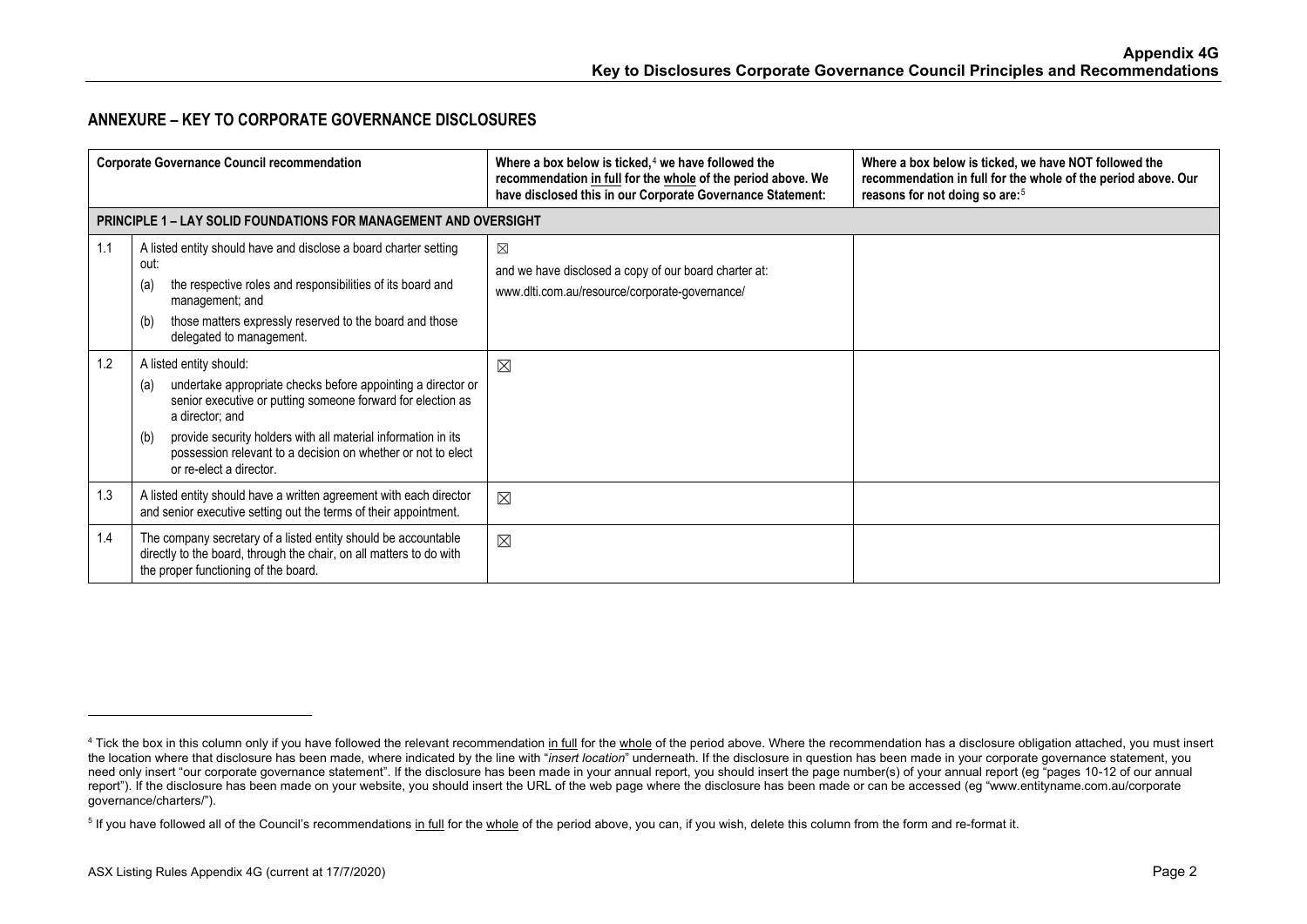| <b>Corporate Governance Council recommendation</b> |                                                                                                                                                                                                                                                                                                                                                                                                                                                                                                                                                                                                                                                                                                                                                                                                                                                                                                                                                                                                                                                                                                                                                                                                                                                                     | Where a box below is ticked, <sup>4</sup> we have followed the<br>recommendation in full for the whole of the period above. We<br>have disclosed this in our Corporate Governance Statement:                                                                                                                                                                           | Where a box below is ticked, we have NOT followed the<br>recommendation in full for the whole of the period above. Our<br>reasons for not doing so are: <sup>5</sup> |
|----------------------------------------------------|---------------------------------------------------------------------------------------------------------------------------------------------------------------------------------------------------------------------------------------------------------------------------------------------------------------------------------------------------------------------------------------------------------------------------------------------------------------------------------------------------------------------------------------------------------------------------------------------------------------------------------------------------------------------------------------------------------------------------------------------------------------------------------------------------------------------------------------------------------------------------------------------------------------------------------------------------------------------------------------------------------------------------------------------------------------------------------------------------------------------------------------------------------------------------------------------------------------------------------------------------------------------|------------------------------------------------------------------------------------------------------------------------------------------------------------------------------------------------------------------------------------------------------------------------------------------------------------------------------------------------------------------------|----------------------------------------------------------------------------------------------------------------------------------------------------------------------|
| 1.5                                                | A listed entity should:<br>have and disclose a diversity policy;<br>(a)<br>through its board or a committee of the board set<br>(b)<br>measurable objectives for achieving gender diversity in the<br>composition of its board, senior executives and workforce<br>generally; and<br>disclose in relation to each reporting period:<br>(c)<br>the measurable objectives set for that period to<br>(1)<br>achieve gender diversity;<br>the entity's progress towards achieving those<br>(2)<br>objectives; and<br>either:<br>(3)<br>the respective proportions of men and women<br>(A)<br>on the board, in senior executive positions and<br>across the whole workforce (including how the<br>entity has defined "senior executive" for these<br>purposes); or<br>if the entity is a "relevant employer" under the<br>(B)<br>Workplace Gender Equality Act, the entity's<br>most recent "Gender Equality Indicators", as<br>defined in and published under that Act.<br>If the entity was in the S&P / ASX 300 Index at the<br>commencement of the reporting period, the measurable objective<br>for achieving gender diversity in the composition of its board<br>should be to have not less than 30% of its directors of each<br>gender within a specified period. |                                                                                                                                                                                                                                                                                                                                                                        | $\boxtimes$<br>set out in our Corporate Governance Statement                                                                                                         |
| 1.6                                                | A listed entity should:<br>have and disclose a process for periodically evaluating the<br>(a)<br>performance of the board, its committees and individual<br>directors; and<br>disclose for each reporting period whether a performance<br>(b)<br>evaluation has been undertaken in accordance with that<br>process during or in respect of that period.                                                                                                                                                                                                                                                                                                                                                                                                                                                                                                                                                                                                                                                                                                                                                                                                                                                                                                             | $\boxtimes$<br>and we have disclosed the evaluation process referred to in<br>paragraph (a) in our Performance Evaluation Policy found at:<br>www.dlti.com.au/resource/corporate-governance/<br>and whether a performance evaluation was undertaken for the<br>reporting period in accordance with that process within our corporate<br>governance statement on page 4 |                                                                                                                                                                      |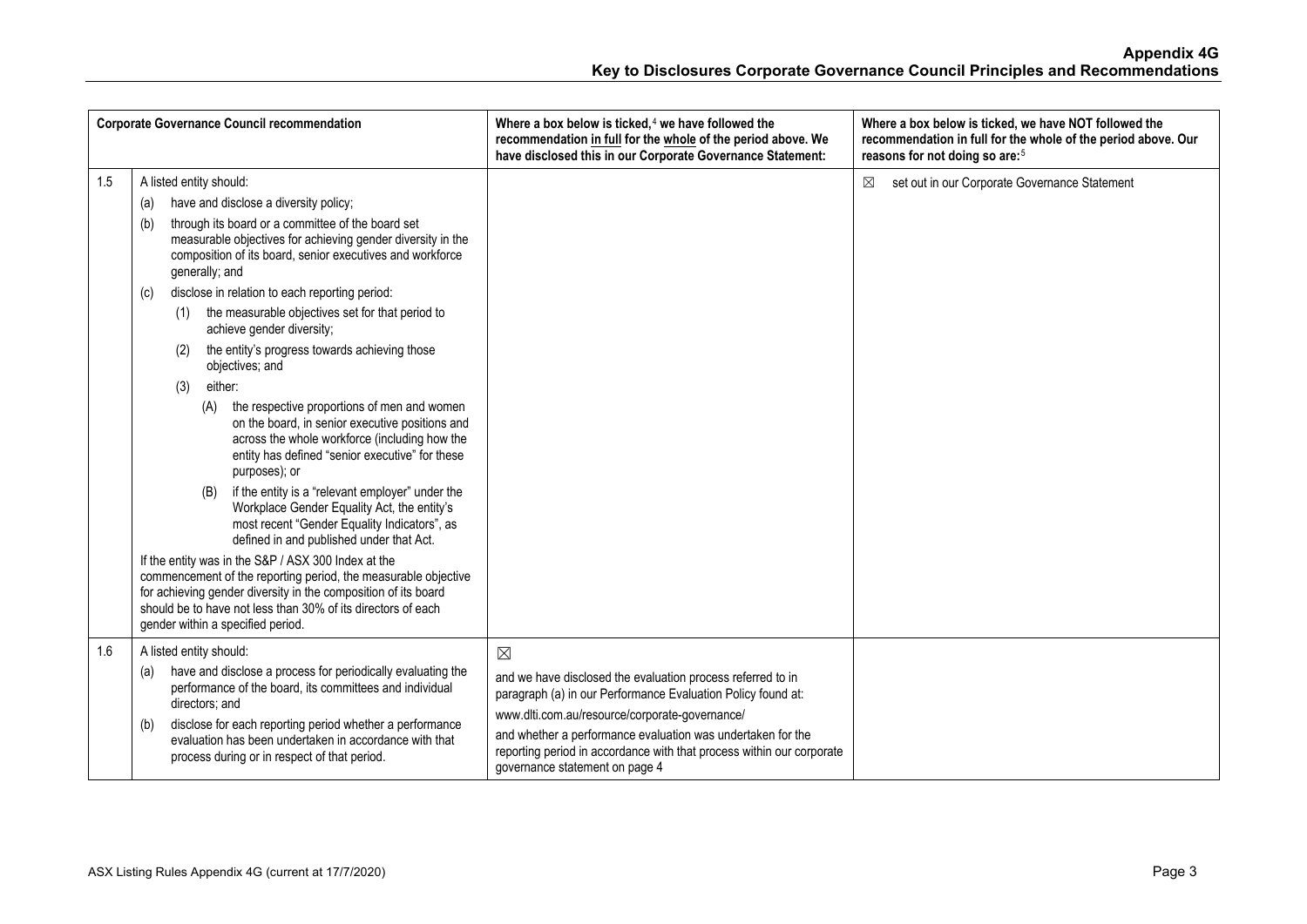| <b>Corporate Governance Council recommendation</b> |                                              |                                                                                                                                                                                                                                                                                                    | Where a box below is ticked, $4$ we have followed the<br>recommendation in full for the whole of the period above. We<br>have disclosed this in our Corporate Governance Statement:                                                                                                                                                                                    | Where a box below is ticked, we have NOT followed the<br>recommendation in full for the whole of the period above. Our<br>reasons for not doing so are: <sup>5</sup> |
|----------------------------------------------------|----------------------------------------------|----------------------------------------------------------------------------------------------------------------------------------------------------------------------------------------------------------------------------------------------------------------------------------------------------|------------------------------------------------------------------------------------------------------------------------------------------------------------------------------------------------------------------------------------------------------------------------------------------------------------------------------------------------------------------------|----------------------------------------------------------------------------------------------------------------------------------------------------------------------|
|                                                    | A listed entity should:<br>(a)<br>and<br>(b) | have and disclose a process for evaluating the performance<br>of its senior executives at least once every reporting period;<br>disclose for each reporting period whether a performance<br>evaluation has been undertaken in accordance with that<br>process during or in respect of that period. | $\boxtimes$<br>and we have disclosed the evaluation process referred to in<br>paragraph (a) in our Performance Evaluation Policy found at:<br>www.dlti.com.au/resource/corporate-governance/<br>and whether a performance evaluation was undertaken for the<br>reporting period in accordance with that process within our corporate<br>governance statement on page 4 |                                                                                                                                                                      |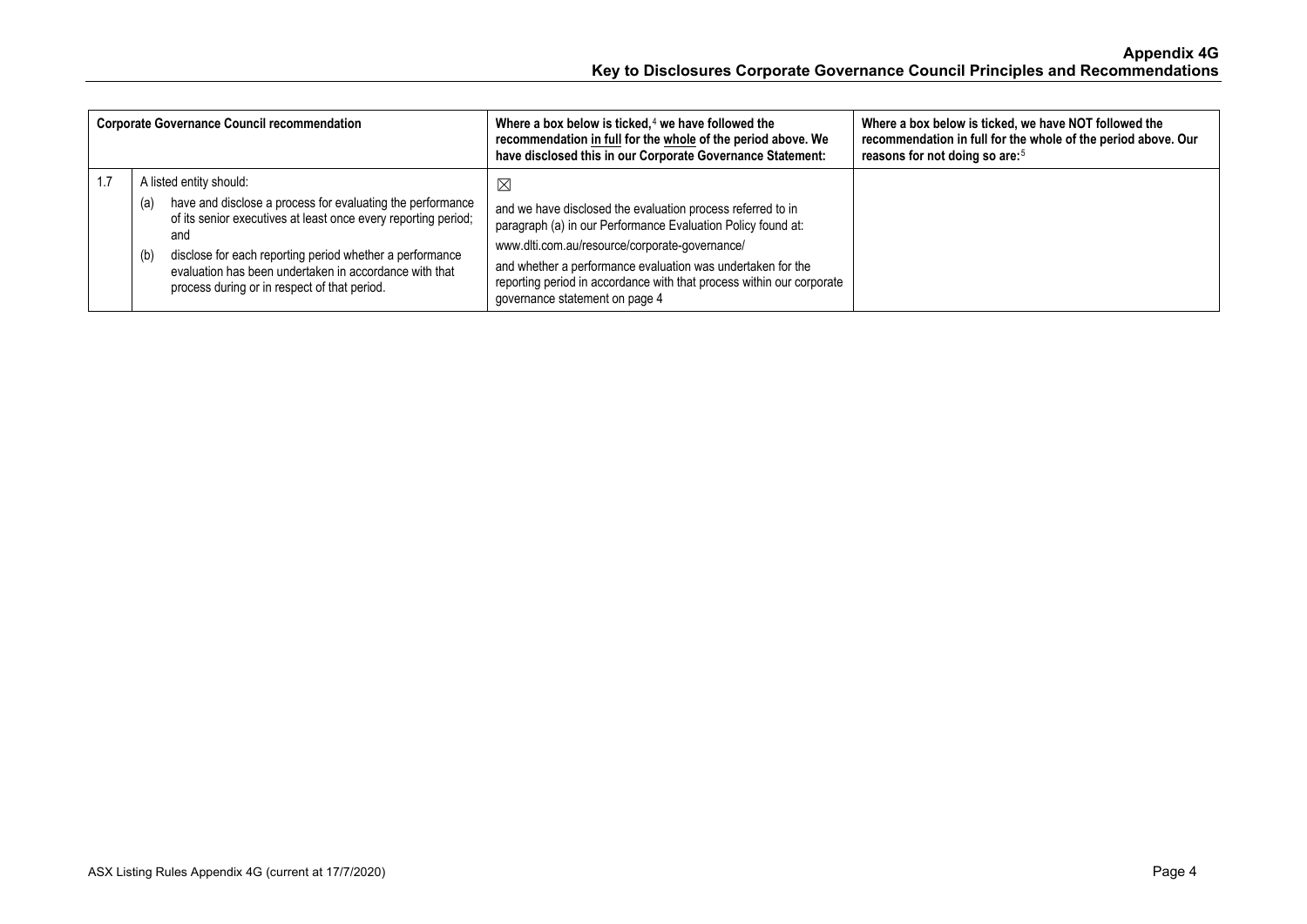| <b>Corporate Governance Council recommendation</b> |                                                                                                                                                                                                                                                                                                                                                                                                                                                                                                                                                                                                                                                                                                                                                                                                                                                                                    | Where a box below is ticked, <sup>4</sup> we have followed the<br>recommendation in full for the whole of the period above. We<br>have disclosed this in our Corporate Governance Statement:                                                                                                                                                                                                                           | Where a box below is ticked, we have NOT followed the<br>recommendation in full for the whole of the period above. Our<br>reasons for not doing so are: <sup>5</sup> |
|----------------------------------------------------|------------------------------------------------------------------------------------------------------------------------------------------------------------------------------------------------------------------------------------------------------------------------------------------------------------------------------------------------------------------------------------------------------------------------------------------------------------------------------------------------------------------------------------------------------------------------------------------------------------------------------------------------------------------------------------------------------------------------------------------------------------------------------------------------------------------------------------------------------------------------------------|------------------------------------------------------------------------------------------------------------------------------------------------------------------------------------------------------------------------------------------------------------------------------------------------------------------------------------------------------------------------------------------------------------------------|----------------------------------------------------------------------------------------------------------------------------------------------------------------------|
|                                                    | PRINCIPLE 2 - STRUCTURE THE BOARD TO BE EFFECTIVE AND ADD VALUE                                                                                                                                                                                                                                                                                                                                                                                                                                                                                                                                                                                                                                                                                                                                                                                                                    |                                                                                                                                                                                                                                                                                                                                                                                                                        |                                                                                                                                                                      |
| 2.1                                                | The board of a listed entity should:<br>have a nomination committee which:<br>(a)<br>has at least three members, a majority of whom are<br>(1)<br>independent directors; and<br>is chaired by an independent director,<br>(2)<br>and disclose:<br>the charter of the committee;<br>(3)<br>the members of the committee; and<br>(4)<br>as at the end of each reporting period, the number<br>(5)<br>of times the committee met throughout the period<br>and the individual attendances of the members at<br>those meetings; or<br>if it does not have a nomination committee, disclose that<br>(b)<br>fact and the processes it employs to address board<br>succession issues and to ensure that the board has the<br>appropriate balance of skills, knowledge, experience,<br>independence and diversity to enable it to discharge its<br>duties and responsibilities effectively. | $\boxtimes$<br>and we have disclosed the fact that we do not have a nomination<br>committee and the processes we employ to address board<br>succession issues and to ensure that the board has the appropriate<br>balance of skills, knowledge, experience, independence and<br>diversity to enable it to discharge its duties and responsibilities<br>effectively within our corporate governance statement on page 6 |                                                                                                                                                                      |
| 2.2                                                | A listed entity should have and disclose a board skills matrix<br>setting out the mix of skills that the board currently has or is<br>looking to achieve in its membership.                                                                                                                                                                                                                                                                                                                                                                                                                                                                                                                                                                                                                                                                                                        |                                                                                                                                                                                                                                                                                                                                                                                                                        | set out in our Corporate Governance Statement<br>⊠                                                                                                                   |
| 2.3                                                | A listed entity should disclose:<br>the names of the directors considered by the board to be<br>(a)<br>independent directors;<br>if a director has an interest, position, affiliation or<br>(b)<br>relationship of the type described in Box 2.3 but the board<br>is of the opinion that it does not compromise the<br>independence of the director, the nature of the interest,<br>position or relationship in question and an explanation of<br>why the board is of that opinion; and<br>the length of service of each director.<br>(c)                                                                                                                                                                                                                                                                                                                                          | $\boxtimes$<br>and we have disclosed the names of the directors considered by the<br>board to be independent directors and, where applicable, the<br>information referred to in paragraph (b) and the length of service of<br>each director within our corporate governance statement on pages 6<br>& 7                                                                                                                |                                                                                                                                                                      |
| 2.4                                                | A majority of the board of a listed entity should be independent<br>directors.                                                                                                                                                                                                                                                                                                                                                                                                                                                                                                                                                                                                                                                                                                                                                                                                     |                                                                                                                                                                                                                                                                                                                                                                                                                        | set out in our Corporate Governance Statement<br>⊠                                                                                                                   |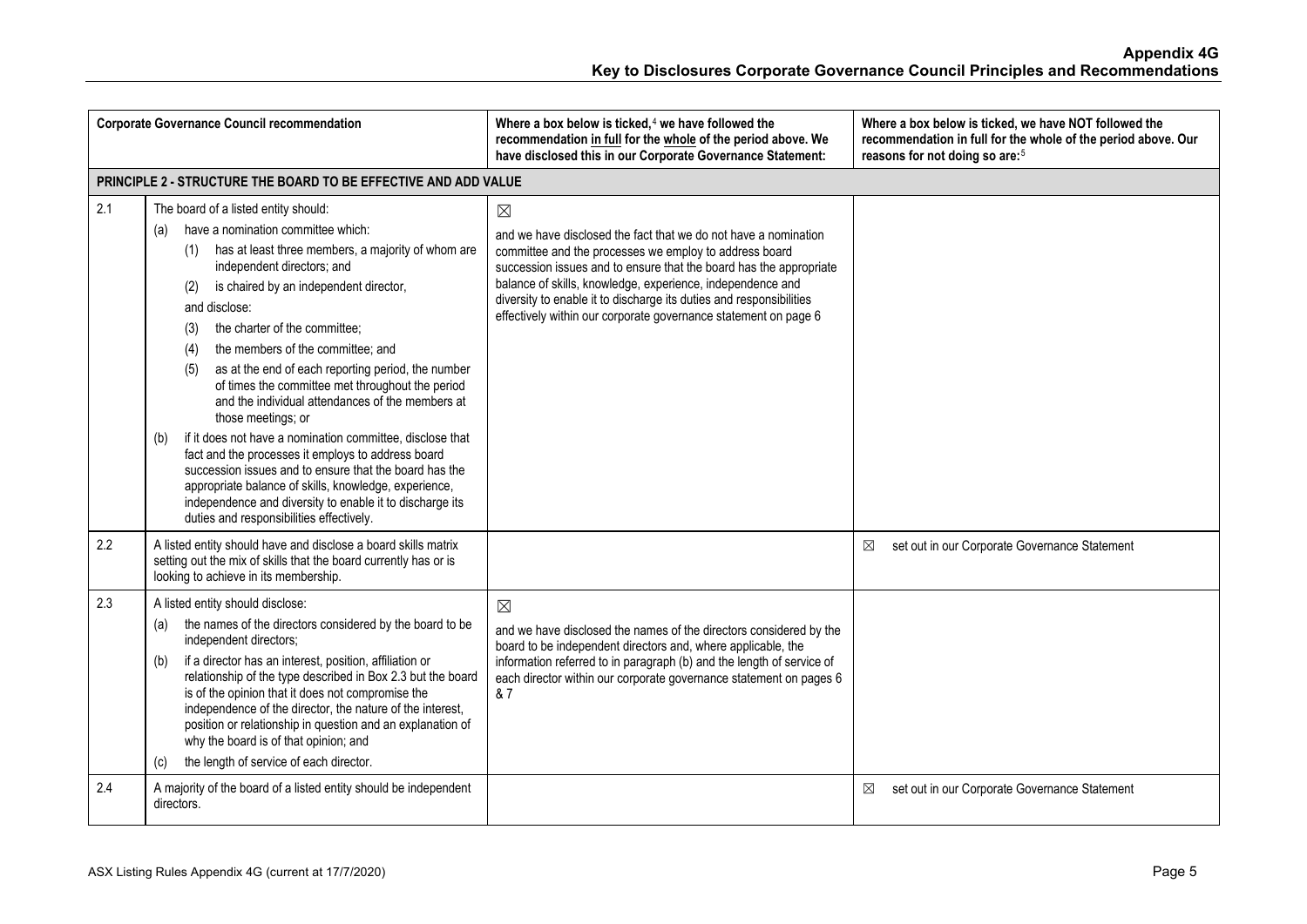| <b>Corporate Governance Council recommendation</b> |                                                                                                                                                                                                                                                                                               | Where a box below is ticked, <sup>4</sup> we have followed the<br>recommendation in full for the whole of the period above. We<br>have disclosed this in our Corporate Governance Statement:                | Where a box below is ticked, we have NOT followed the<br>recommendation in full for the whole of the period above. Our<br>reasons for not doing so are: <sup>5</sup> |
|----------------------------------------------------|-----------------------------------------------------------------------------------------------------------------------------------------------------------------------------------------------------------------------------------------------------------------------------------------------|-------------------------------------------------------------------------------------------------------------------------------------------------------------------------------------------------------------|----------------------------------------------------------------------------------------------------------------------------------------------------------------------|
| 2.5                                                | The chair of the board of a listed entity should be an<br>independent director and, in particular, should not be the same<br>person as the CEO of the entity.                                                                                                                                 |                                                                                                                                                                                                             | ⊠<br>set out in our Corporate Governance Statement                                                                                                                   |
| 2.6                                                | A listed entity should have a program for inducting new<br>directors and for periodically reviewing whether there is a need<br>for existing directors to undertake professional development to<br>maintain the skills and knowledge needed to perform their role<br>as directors effectively. | $\boxtimes$                                                                                                                                                                                                 |                                                                                                                                                                      |
|                                                    | PRINCIPLE 3 - INSTIL A CULTURE OF ACTING LAWFULLY, ETHICALLY AND RESPONSIBLY                                                                                                                                                                                                                  |                                                                                                                                                                                                             |                                                                                                                                                                      |
| 3.1                                                | A listed entity should articulate and disclose its values.                                                                                                                                                                                                                                    | $\boxtimes$<br>and we have disclosed our values within our corporate governance<br>statement on page 9 and within our Code of Conduct Policy at:<br>www.dlti.com.au/resource/corporate-governance/          |                                                                                                                                                                      |
| 3.2                                                | A listed entity should:<br>have and disclose a code of conduct for its directors,<br>(a)<br>senior executives and employees; and<br>ensure that the board or a committee of the board is<br>(b)<br>informed of any material breaches of that code.                                            | $\boxtimes$<br>and we have disclosed our code of conduct within our corporate<br>governance statement on page 9 and within our Code of Conduct<br>Policy at: www.dlti.com.au/resource/corporate-governance/ |                                                                                                                                                                      |
| 3.3                                                | A listed entity should:<br>have and disclose a whistleblower policy; and<br>(a)<br>ensure that the board or a committee of the board is<br>(b)<br>informed of any material incidents reported under that<br>policy.                                                                           | $\boxtimes$<br>and we have disclosed our whistleblower policy at:<br>www.dlti.com.au/resource/corporate-governance/                                                                                         |                                                                                                                                                                      |
| 3.4                                                | A listed entity should:<br>have and disclose an anti-bribery and corruption policy;<br>(a)<br>and<br>ensure that the board or committee of the board is<br>(b)<br>informed of any material breaches of that policy.                                                                           | $\boxtimes$<br>and we have disclosed our anti-bribery and corruption policy at:<br>www.dlti.com.au/resource/corporate-governance/                                                                           |                                                                                                                                                                      |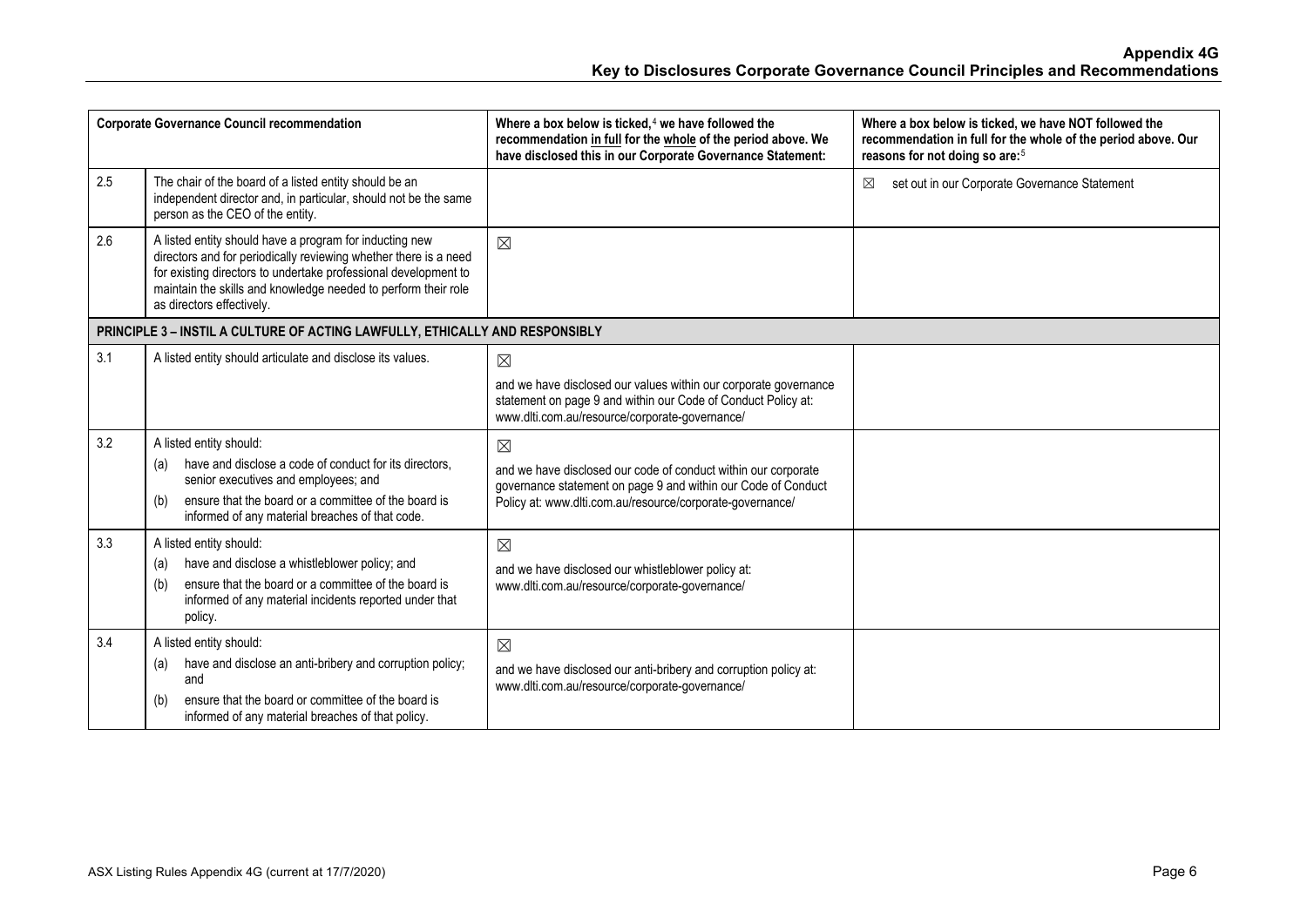| <b>Corporate Governance Council recommendation</b> |                                                                                                                                                                                                                                                                                                                                                                                                                                                                                                                                                                                                                                                                                                                                                                                                                                                                                                                                                                                                     | Where a box below is ticked, <sup>4</sup> we have followed the<br>recommendation in full for the whole of the period above. We<br>have disclosed this in our Corporate Governance Statement:                                                                                                                                                                                                                                                                                                                      | Where a box below is ticked, we have NOT followed the<br>recommendation in full for the whole of the period above. Our<br>reasons for not doing so are: <sup>5</sup> |
|----------------------------------------------------|-----------------------------------------------------------------------------------------------------------------------------------------------------------------------------------------------------------------------------------------------------------------------------------------------------------------------------------------------------------------------------------------------------------------------------------------------------------------------------------------------------------------------------------------------------------------------------------------------------------------------------------------------------------------------------------------------------------------------------------------------------------------------------------------------------------------------------------------------------------------------------------------------------------------------------------------------------------------------------------------------------|-------------------------------------------------------------------------------------------------------------------------------------------------------------------------------------------------------------------------------------------------------------------------------------------------------------------------------------------------------------------------------------------------------------------------------------------------------------------------------------------------------------------|----------------------------------------------------------------------------------------------------------------------------------------------------------------------|
|                                                    | <b>PRINCIPLE 4 - SAFEGUARD THE INTEGRITY OF CORPORATE REPORTS</b>                                                                                                                                                                                                                                                                                                                                                                                                                                                                                                                                                                                                                                                                                                                                                                                                                                                                                                                                   |                                                                                                                                                                                                                                                                                                                                                                                                                                                                                                                   |                                                                                                                                                                      |
| 4.1                                                | The board of a listed entity should:<br>have an audit committee which:<br>(a)<br>has at least three members, all of whom are non-<br>(1)<br>executive directors and a majority of whom are<br>independent directors; and<br>is chaired by an independent director, who is not<br>(2)<br>the chair of the board.<br>and disclose:<br>the charter of the committee;<br>(3)<br>the relevant qualifications and experience of the<br>(4)<br>members of the committee; and<br>in relation to each reporting period, the number of<br>(5)<br>times the committee met throughout the period and<br>the individual attendances of the members at those<br>meetings; or<br>if it does not have an audit committee, disclose that fact<br>(b)<br>and the processes it employs that independently verify<br>and safeguard the integrity of its corporate reporting,<br>including the processes for the appointment and removal<br>of the external auditor and the rotation of the audit<br>engagement partner. | $\boxtimes$<br>and we have disclosed the fact that we do not have an audit<br>committee and the processes we employ that independently verify<br>and safeguard the integrity of our corporate reporting, including the<br>processes for the appointment and removal of the external auditor<br>and the rotation of the audit engagement partner within our<br>corporate governance statement at page 10 and within our Audit and<br>Risk Committee Charter at: www.dlti.com.au/resource/corporate-<br>qovernance/ |                                                                                                                                                                      |
| 4.2                                                | The board of a listed entity should, before it approves the<br>entity's financial statements for a financial period, receive from<br>its CEO and CFO a declaration that, in their opinion, the<br>financial records of the entity have been properly maintained<br>and that the financial statements comply with the appropriate<br>accounting standards and give a true and fair view of the<br>financial position and performance of the entity and that the<br>opinion has been formed on the basis of a sound system of risk<br>management and internal control which is operating effectively.                                                                                                                                                                                                                                                                                                                                                                                                 | $\boxtimes$                                                                                                                                                                                                                                                                                                                                                                                                                                                                                                       |                                                                                                                                                                      |
| 4.3                                                | A listed entity should disclose its process to verify the integrity<br>of any periodic corporate report it releases to the market that is<br>not audited or reviewed by an external auditor.                                                                                                                                                                                                                                                                                                                                                                                                                                                                                                                                                                                                                                                                                                                                                                                                        | $\boxtimes$                                                                                                                                                                                                                                                                                                                                                                                                                                                                                                       |                                                                                                                                                                      |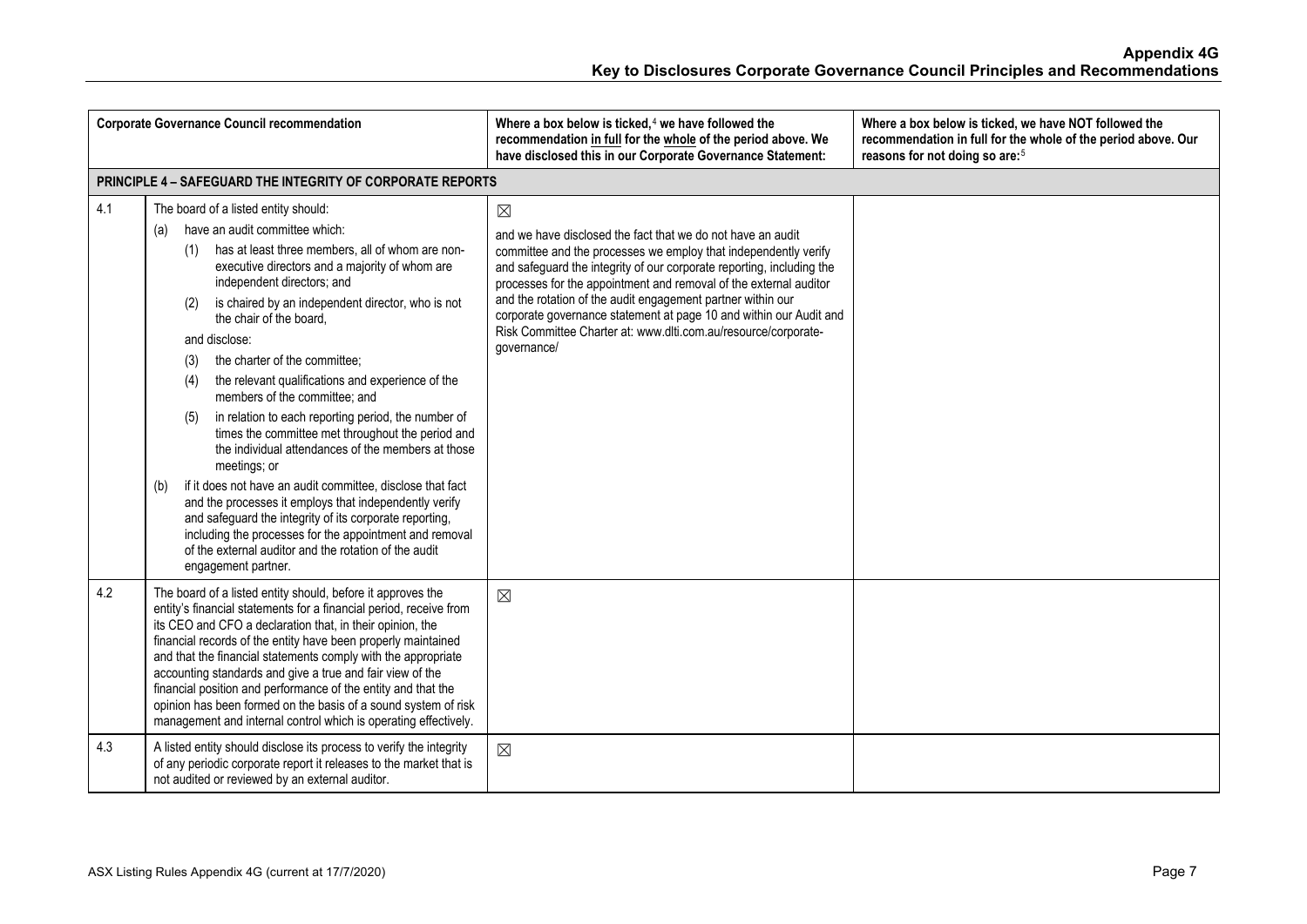| <b>Corporate Governance Council recommendation</b> |                                                                                                                                                                                                                    | Where a box below is ticked, <sup>4</sup> we have followed the<br>recommendation in full for the whole of the period above. We<br>have disclosed this in our Corporate Governance Statement:                                                                                           | Where a box below is ticked, we have NOT followed the<br>recommendation in full for the whole of the period above. Our<br>reasons for not doing so are: <sup>5</sup> |
|----------------------------------------------------|--------------------------------------------------------------------------------------------------------------------------------------------------------------------------------------------------------------------|----------------------------------------------------------------------------------------------------------------------------------------------------------------------------------------------------------------------------------------------------------------------------------------|----------------------------------------------------------------------------------------------------------------------------------------------------------------------|
|                                                    | <b>PRINCIPLE 5 - MAKE TIMELY AND BALANCED DISCLOSURE</b>                                                                                                                                                           |                                                                                                                                                                                                                                                                                        |                                                                                                                                                                      |
| 5.1                                                | A listed entity should have and disclose a written policy for<br>complying with its continuous disclosure obligations under<br>listing rule 3.1.                                                                   | $\boxtimes$<br>and we have disclosed our continuous disclosure compliance policy<br>at: www.dlti.com.au/resource/corporate-governance/                                                                                                                                                 |                                                                                                                                                                      |
| 5.2                                                | A listed entity should ensure that its board receives copies of all<br>material market announcements promptly after they have been<br>made.                                                                        | $\boxtimes$                                                                                                                                                                                                                                                                            |                                                                                                                                                                      |
| 5.3                                                | A listed entity that gives a new and substantive investor or<br>analyst presentation should release a copy of the presentation<br>materials on the ASX Market Announcements Platform ahead<br>of the presentation. | $\boxtimes$                                                                                                                                                                                                                                                                            |                                                                                                                                                                      |
|                                                    | PRINCIPLE 6 - RESPECT THE RIGHTS OF SECURITY HOLDERS                                                                                                                                                               |                                                                                                                                                                                                                                                                                        |                                                                                                                                                                      |
| 6.1                                                | A listed entity should provide information about itself and its<br>governance to investors via its website.                                                                                                        | $\boxtimes$<br>and we have disclosed information about us and our governance on<br>our website at: www.dlti.com.au/resource/corporate-governance/                                                                                                                                      |                                                                                                                                                                      |
| 6.2                                                | A listed entity should have an investor relations program that<br>facilitates effective two-way communication with investors.                                                                                      | $\boxtimes$                                                                                                                                                                                                                                                                            |                                                                                                                                                                      |
| 6.3                                                | A listed entity should disclose how it facilitates and encourages<br>participation at meetings of security holders.                                                                                                | $\boxtimes$<br>and we have disclosed how we facilitate and encourage participation<br>at meetings of security holders within our corporate governance<br>statement at page 14 and within our Shareholder Communications<br>Strategy at: www.dlti.com.au/resource/corporate-governance/ |                                                                                                                                                                      |
| 6.4                                                | A listed entity should ensure that all substantive resolutions at a<br>meeting of security holders are decided by a poll rather than by<br>a show of hands.                                                        | $\boxtimes$                                                                                                                                                                                                                                                                            |                                                                                                                                                                      |
| 6.5                                                | A listed entity should give security holders the option to receive<br>communications from, and send communications to, the entity<br>and its security registry electronically.                                     | $\boxtimes$                                                                                                                                                                                                                                                                            |                                                                                                                                                                      |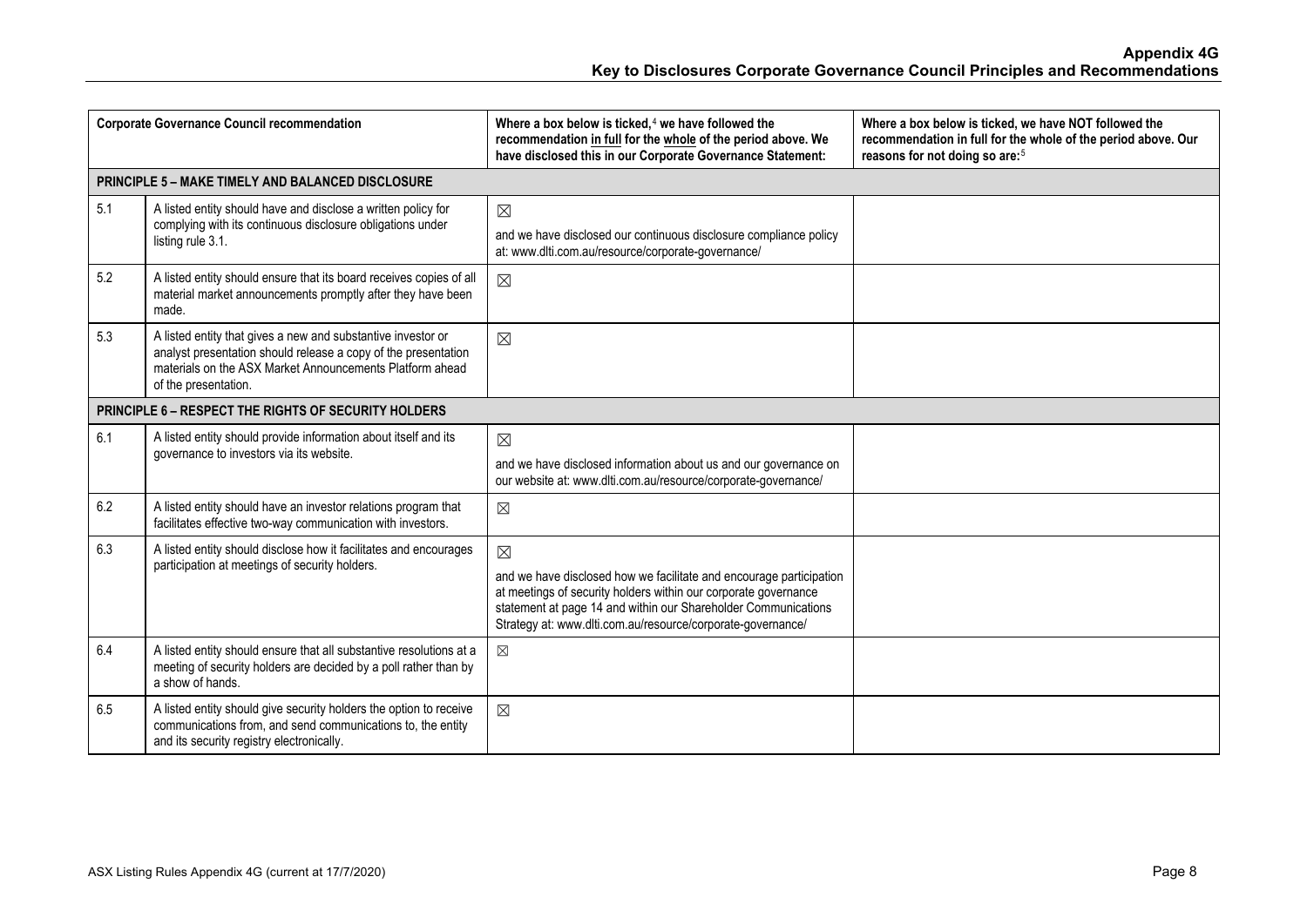| <b>Corporate Governance Council recommendation</b> |                                                                                                                                                                                                                                                                                                                                                                                                                                                                                                                                                                                                                                                                                                                                                                   | Where a box below is ticked, <sup>4</sup> we have followed the<br>recommendation in full for the whole of the period above. We<br>have disclosed this in our Corporate Governance Statement:                                                                                                                                                                       | Where a box below is ticked, we have NOT followed the<br>recommendation in full for the whole of the period above. Our<br>reasons for not doing so are: <sup>5</sup> |
|----------------------------------------------------|-------------------------------------------------------------------------------------------------------------------------------------------------------------------------------------------------------------------------------------------------------------------------------------------------------------------------------------------------------------------------------------------------------------------------------------------------------------------------------------------------------------------------------------------------------------------------------------------------------------------------------------------------------------------------------------------------------------------------------------------------------------------|--------------------------------------------------------------------------------------------------------------------------------------------------------------------------------------------------------------------------------------------------------------------------------------------------------------------------------------------------------------------|----------------------------------------------------------------------------------------------------------------------------------------------------------------------|
|                                                    | <b>PRINCIPLE 7 - RECOGNISE AND MANAGE RISK</b>                                                                                                                                                                                                                                                                                                                                                                                                                                                                                                                                                                                                                                                                                                                    |                                                                                                                                                                                                                                                                                                                                                                    |                                                                                                                                                                      |
| 7.1                                                | The board of a listed entity should:<br>have a committee or committees to oversee risk, each of<br>(a)<br>which:<br>has at least three members, a majority of whom are<br>(1)<br>independent directors; and<br>is chaired by an independent director,<br>(2)<br>and disclose:<br>the charter of the committee:<br>(3)<br>the members of the committee; and<br>(4)<br>as at the end of each reporting period, the number<br>(5)<br>of times the committee met throughout the period<br>and the individual attendances of the members at<br>those meetings; or<br>if it does not have a risk committee or committees that<br>(b)<br>satisfy (a) above, disclose that fact and the processes it<br>employs for overseeing the entity's risk management<br>framework. | $\boxtimes$<br>and we have disclosed the fact that we do not have a risk committee<br>or committees that satisfy (a) and the processes we employ for<br>overseeing our risk management framework within our corporate<br>governance statement at page 15 and within our Audit and Risk<br>Committee Charter at: www.dlti.com.au/resource/corporate-<br>governance/ |                                                                                                                                                                      |
| 7.2                                                | The board or a committee of the board should:<br>review the entity's risk management framework at least<br>(a)<br>annually to satisfy itself that it continues to be sound and<br>that the entity is operating with due regard to the risk<br>appetite set by the board; and<br>disclose, in relation to each reporting period, whether<br>(b)<br>such a review has taken place.                                                                                                                                                                                                                                                                                                                                                                                  | $\boxtimes$<br>and we have disclosed whether a review of the entity's risk<br>management framework was undertaken during the reporting period<br>within our corporate governance statement at page 15                                                                                                                                                              |                                                                                                                                                                      |
| 7.3                                                | A listed entity should disclose:<br>if it has an internal audit function, how the function is<br>(a)<br>structured and what role it performs; or<br>if it does not have an internal audit function, that fact and<br>(b)<br>the processes it employs for evaluating and continually<br>improving the effectiveness of its governance, risk<br>management and internal control processes.                                                                                                                                                                                                                                                                                                                                                                          | $\boxtimes$<br>and we have disclosed the fact that we do not have an internal audit<br>function and the processes we employ for evaluating and continually<br>improving the effectiveness of our risk management and internal<br>control processes within our corporate governance statement at<br>page 15                                                         |                                                                                                                                                                      |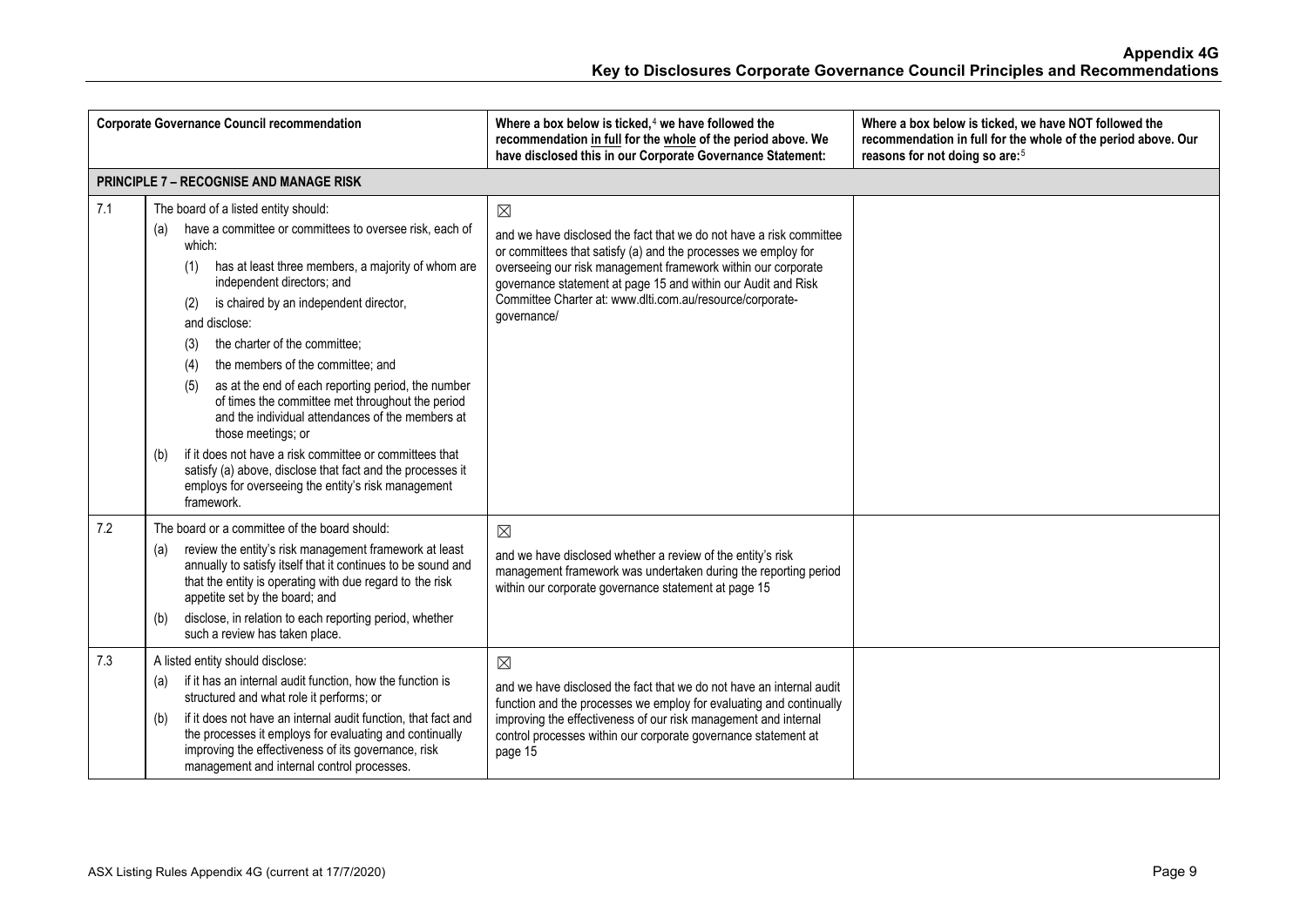| <b>Corporate Governance Council recommendation</b> |                                                                                                                                                                               | Where a box below is ticked, $4$ we have followed the<br>recommendation in full for the whole of the period above. We<br>have disclosed this in our Corporate Governance Statement:                | Where a box below is ticked, we have NOT followed the<br>recommendation in full for the whole of the period above. Our<br>reasons for not doing so are: <sup>5</sup> |
|----------------------------------------------------|-------------------------------------------------------------------------------------------------------------------------------------------------------------------------------|----------------------------------------------------------------------------------------------------------------------------------------------------------------------------------------------------|----------------------------------------------------------------------------------------------------------------------------------------------------------------------|
| 7.4                                                | A listed entity should disclose whether it has any material<br>exposure to environmental or social risks and, if it does, how it<br>manages or intends to manage those risks. | $\boxtimes$<br>and we have disclosed whether we have any material exposure to<br>environmental and social risks or how we manage those risks at:<br>page 16 of the Corporate Governance Statement. |                                                                                                                                                                      |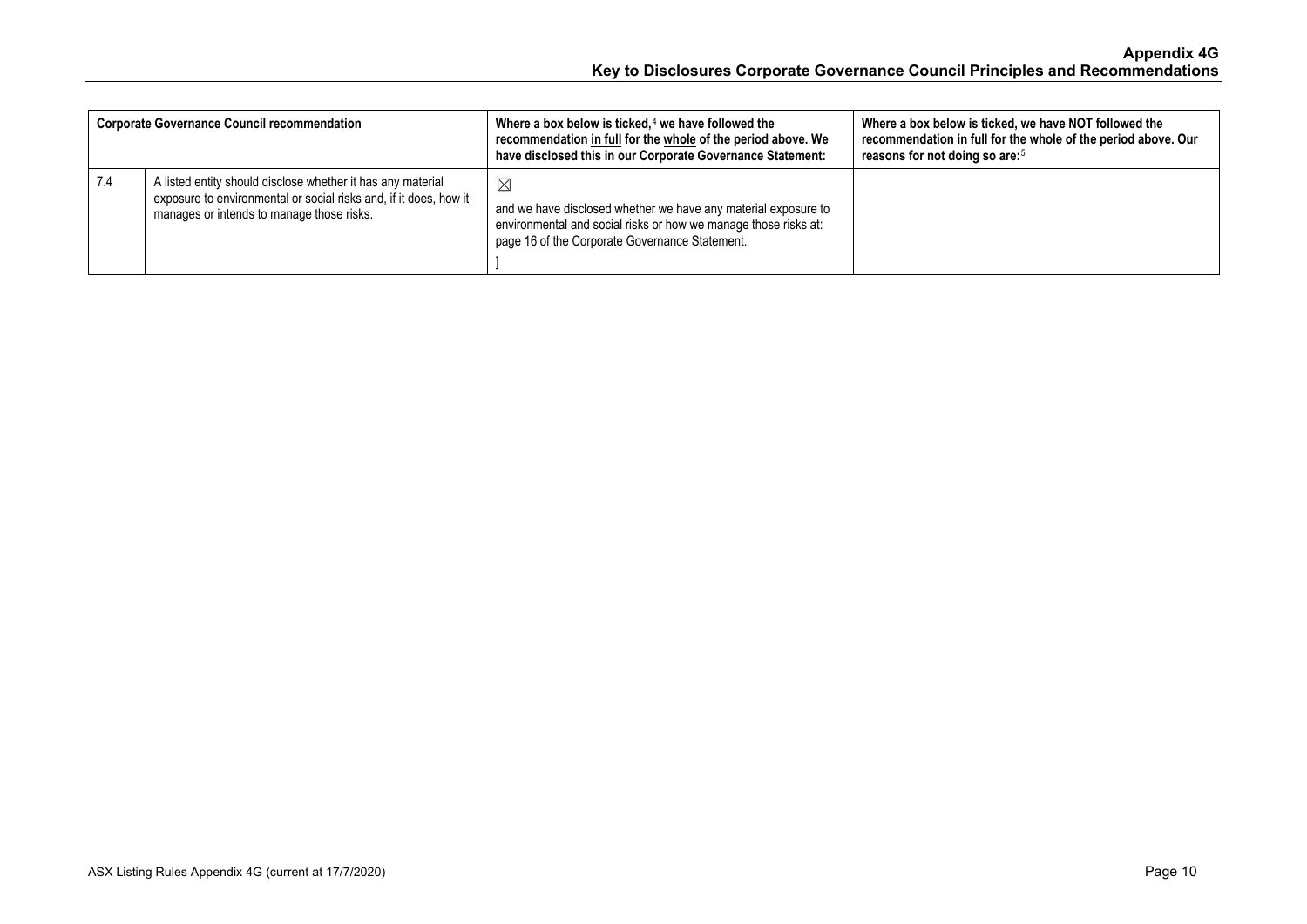|     | <b>Corporate Governance Council recommendation</b>                                                                                                                                                                                                                                                                                                                                                                                                                                                                                                                                                                                                                                                                                                                                                                  | Where a box below is ticked, $4$ we have followed the<br>recommendation in full for the whole of the period above. We<br>have disclosed this in our Corporate Governance Statement:                                                                                                                                                                                                                                                                           | Where a box below is ticked, we have NOT followed the<br>recommendation in full for the whole of the period above. Our<br>reasons for not doing so are: <sup>5</sup> |  |  |
|-----|---------------------------------------------------------------------------------------------------------------------------------------------------------------------------------------------------------------------------------------------------------------------------------------------------------------------------------------------------------------------------------------------------------------------------------------------------------------------------------------------------------------------------------------------------------------------------------------------------------------------------------------------------------------------------------------------------------------------------------------------------------------------------------------------------------------------|---------------------------------------------------------------------------------------------------------------------------------------------------------------------------------------------------------------------------------------------------------------------------------------------------------------------------------------------------------------------------------------------------------------------------------------------------------------|----------------------------------------------------------------------------------------------------------------------------------------------------------------------|--|--|
|     | <b>PRINCIPLE 8 - REMUNERATE FAIRLY AND RESPONSIBLY</b>                                                                                                                                                                                                                                                                                                                                                                                                                                                                                                                                                                                                                                                                                                                                                              |                                                                                                                                                                                                                                                                                                                                                                                                                                                               |                                                                                                                                                                      |  |  |
| 8.1 | The board of a listed entity should:<br>have a remuneration committee which:<br>(a)<br>has at least three members, a majority of whom are<br>(1)<br>independent directors; and<br>is chaired by an independent director,<br>(2)<br>and disclose:<br>the charter of the committee;<br>(3)<br>the members of the committee; and<br>(4)<br>as at the end of each reporting period, the number<br>(5)<br>of times the committee met throughout the period<br>and the individual attendances of the members at<br>those meetings; or<br>if it does not have a remuneration committee, disclose<br>(b)<br>that fact and the processes it employs for setting the level<br>and composition of remuneration for directors and senior<br>executives and ensuring that such remuneration is<br>appropriate and not excessive. | $\boxtimes$<br>and we have disclosed the fact that we do not have a remuneration<br>committee and the processes we employ for setting the level and<br>composition of remuneration for directors and senior executives and<br>ensuring that such remuneration is appropriate and not excessive<br>within our corporate governance statement at page 17 and within our<br>Remuneration Committee Charter at:<br>www.dlti.com.au/resource/corporate-governance/ |                                                                                                                                                                      |  |  |
| 8.2 | A listed entity should separately disclose its policies and<br>practices regarding the remuneration of non-executive directors<br>and the remuneration of executive directors and other senior<br>executives.                                                                                                                                                                                                                                                                                                                                                                                                                                                                                                                                                                                                       | $\boxtimes$<br>and we have disclosed separately our remuneration policies and<br>practices regarding the remuneration of non-executive directors and<br>the remuneration of executive directors and other senior executives<br>within our corporate governance statement at page 17 and within the<br>Remuneration Report contained on pages 18-19 of the Annual<br>Report.                                                                                   |                                                                                                                                                                      |  |  |
| 8.3 | A listed entity which has an equity-based remuneration scheme<br>should:<br>have a policy on whether participants are permitted to<br>(a)<br>enter into transactions (whether through the use of<br>derivatives or otherwise) which limit the economic risk of<br>participating in the scheme; and<br>disclose that policy or a summary of it.<br>(b)                                                                                                                                                                                                                                                                                                                                                                                                                                                               | $\boxtimes$<br>and we have disclosed our policy on this issue or a summary within<br>our corporate governance statement at page 18 and within our<br>Securities Trading Policy at: www.dlti.com.au/resource/corporate-<br>governance/                                                                                                                                                                                                                         |                                                                                                                                                                      |  |  |